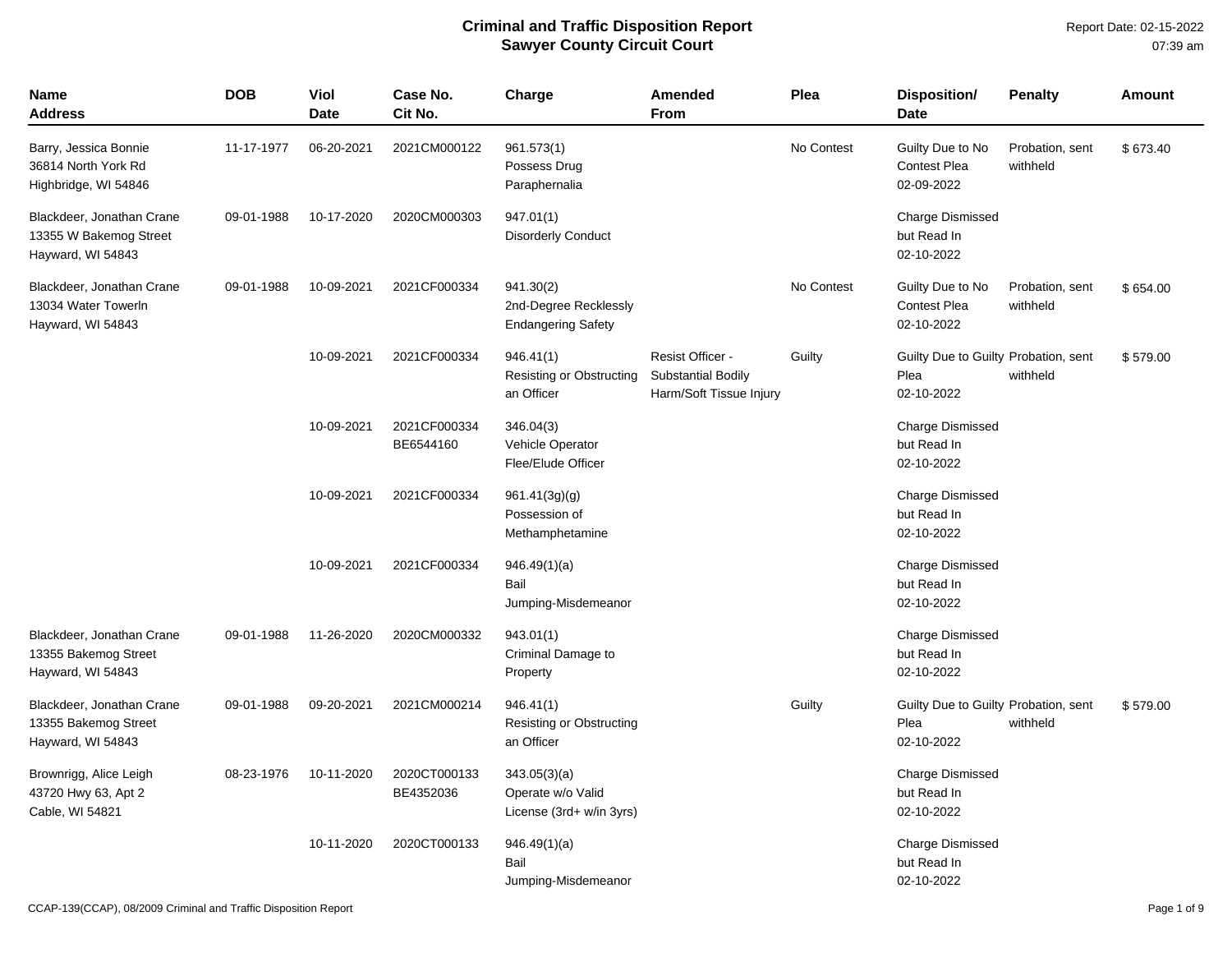Report Date: 02-15-2022 07:39 am

| <b>Name</b><br><b>Address</b>                                               | <b>DOB</b> | <b>Viol</b><br><b>Date</b> | Case No.<br>Cit No.       | Charge                                                        | <b>Amended</b><br>From | Plea   | <b>Disposition/</b><br><b>Date</b>                         | <b>Penalty</b>                                     | Amount   |
|-----------------------------------------------------------------------------|------------|----------------------------|---------------------------|---------------------------------------------------------------|------------------------|--------|------------------------------------------------------------|----------------------------------------------------|----------|
| Brownrigg, Alice Leigh<br>43720 Hwy 63, Apt 2<br>Cable, WI 54821            | 08-23-1976 | 06-16-2020                 | 2020CT000075<br>BE4351384 | 343.05(3)(a)<br>Operate w/o Valid<br>License (3rd+ w/in 3yrs) |                        | Guilty | Guilty Due to Guilty Local jail<br>Plea<br>02-10-2022      | Costs                                              | \$443.00 |
| Brownrigg, Alice Leigh<br>43720 Hwy 63, Apt 2<br>Cable, WI 54821            | 08-23-1976 | 03-28-2019                 | 2019CM000093              | 946.41(1)<br>Resisting or Obstructing<br>an Officer           |                        | Guilty | Guilty Due to Guilty Local jail<br>Plea<br>02-10-2022      | Costs                                              | \$443.00 |
| Coon, Douglas Terrance<br>6788 N Norway Shores Lane<br>Stone Lake, WI 54876 | 02-16-2004 | 12-13-2021                 | 2021CF000394              | 946.49(1)(b)<br><b>Bail Jumping-Felony</b>                    |                        |        | <b>Charge Dismissed</b><br>but Read In<br>02-08-2022       |                                                    |          |
|                                                                             |            | 12-13-2021                 | 2021CF000394              | 961.41(3g)(g)<br>Possession of<br>Methamphetamine             |                        | Guilty | Guilty Due to Guilty Probation, sent<br>Plea<br>02-08-2022 | withheld                                           | \$654.00 |
|                                                                             |            | 12-13-2021                 | 2021CF000394              | 961.573(1)<br>Possess Drug<br>Paraphernalia                   |                        |        | <b>Charge Dismissed</b><br>but Read In<br>02-08-2022       |                                                    |          |
| Coon, Douglas T<br>6788 N Norway Shores Lane<br>Stone Lake, WI 54876        | 02-16-2004 | 03-19-2021                 | 2021CF000094              | 961.41(3g)(g)<br>Possession of<br>Methamphetamine             |                        |        | <b>Charge Dismissed</b><br>but Read In<br>02-08-2022       |                                                    |          |
|                                                                             |            | 03-19-2021                 | 2021CF000094              | 961.41(3g)(e)<br>Possession of THC                            |                        |        | <b>Charge Dismissed</b><br>but Read In<br>02-08-2022       |                                                    |          |
| Dennis, Brittany Rose<br>12836W Neezh Street<br>Hayward, WI 54843           | 03-24-1989 | 10-12-2021                 | 2021CM000248              | 961.573(1)<br>Possess Drug<br>Paraphernalia                   |                        | Guilty | Guilty Due to Guilty Local jail<br>Plea<br>02-09-2022      | Costs                                              | \$443.00 |
| Dennis, Brittany Rose<br>12836W Neezh Street<br>Hayward, WI 54843           | 03-24-1989 | 08-11-2021                 | 2021CF000288              | 961.41(3g)(am)<br>Possession of Narcotic<br>Drugs             |                        | Guilty | Guilty Due to Guilty Probation, sent<br>Plea<br>02-09-2022 | imposed<br>State prison<br>Extended<br>Supervision | \$518.00 |
|                                                                             |            | 08-11-2021                 | 2021CF000288              | 961.42(1)<br>Maintain Drug Trafficking<br>Place               |                        | Guilty | Guilty Due to Guilty Probation, sent<br>Plea<br>02-09-2022 | imposed<br>State prison<br>Extended<br>Supervision | \$518.00 |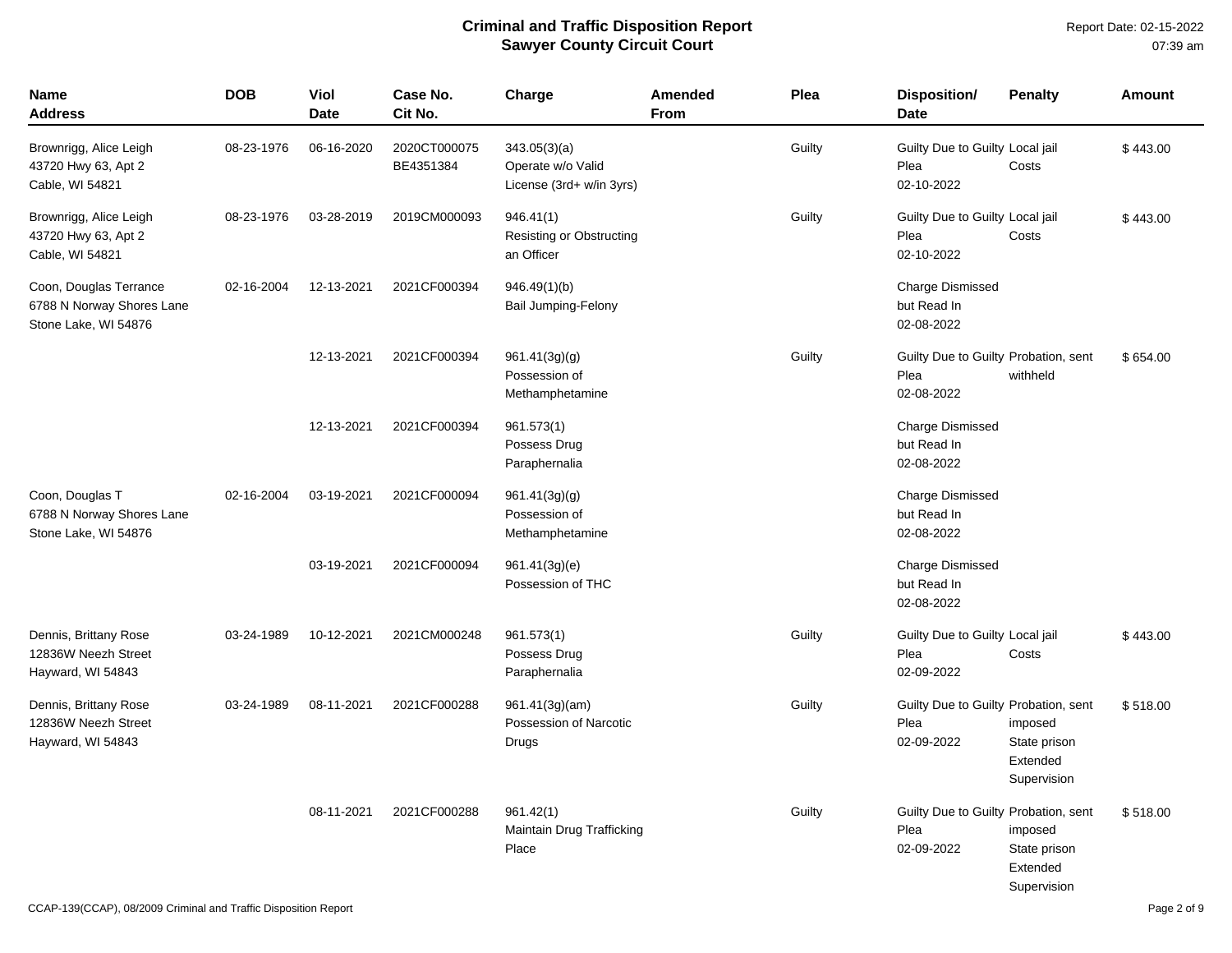Report Date: 02-15-2022 07:39 am

| <b>Name</b><br><b>Address</b>                                                | <b>DOB</b> | <b>Viol</b><br><b>Date</b> | Case No.<br>Cit No. | Charge                                                                                              | <b>Amended</b><br><b>From</b> | Plea       | <b>Disposition/</b><br><b>Date</b>                       | <b>Penalty</b>                          | Amount   |
|------------------------------------------------------------------------------|------------|----------------------------|---------------------|-----------------------------------------------------------------------------------------------------|-------------------------------|------------|----------------------------------------------------------|-----------------------------------------|----------|
|                                                                              |            | 08-11-2021                 | 2021CF000288        | 961.573(1)<br>Possess Drug<br>Paraphernalia                                                         |                               |            | Charge Dismissed<br>but Read In<br>02-09-2022            |                                         |          |
| Dennis, Brittany Rose<br>12836W Neezh Street<br>Hayward, WI 54843            | 03-24-1989 | 01-26-2020                 | 2020CF000035        | 961.41(3g)(g)<br>Possession of<br>Methamphetamine                                                   |                               |            | Dismissed on<br><b>Prosecutor's Motion</b><br>02-09-2022 |                                         |          |
|                                                                              |            | 01-26-2020                 | 2020CF000035        | 961.41(3g)(am)<br>Possession of Narcotic<br>Drugs                                                   |                               |            | Dismissed on<br><b>Prosecutor's Motion</b><br>02-09-2022 |                                         |          |
|                                                                              |            | 01-26-2020                 | 2020CF000035        | 948.21(2)<br>Neglecting a Child (Harm<br>Did Not Occur and Child<br>Under 6 Years or<br>Disability) |                               |            | Dismissed on<br>Prosecutor's Motion<br>02-09-2022        |                                         |          |
|                                                                              |            | 01-26-2020                 | 2020CF000035        | 948.21(2)<br>Neglecting a Child<br>(Specified Harm Did Not<br>Occur)                                |                               |            | Dismissed on<br>Prosecutor's Motion<br>02-09-2022        |                                         |          |
|                                                                              |            | 01-26-2020                 | 2020CF000035        | 951.13(1)<br>Intent. Fail/Provide Food<br>for Animal                                                |                               | Guilty     | Guilty Due to Guilty Local jail<br>Plea<br>02-09-2022    | Costs                                   | \$443.00 |
|                                                                              |            | 01-26-2020                 | 2020CF000035        | 961.573(1)<br>Possess Drug<br>Paraphernalia                                                         |                               |            | Dismissed on<br>Prosecutor's Motion<br>02-09-2022        |                                         |          |
| Edley, Robin Eugene<br>SAWYER COUNTY JAIL<br>PO BOX 567<br>Hayward, WI 54843 | 07-05-1987 | 04-27-2021                 | 2021CM000086        | 946.41(1)<br><b>Resisting or Obstructing</b><br>an Officer                                          |                               |            | Charge Dismissed<br>but Read In<br>02-08-2022            |                                         |          |
| Edley, Robin Eugene                                                          | 07-05-1987 | 10-29-2015                 | 2015CF000276        | 301.45(4)(a)<br>Sex Offender-Fail/Update<br>Info $(2nd+)$                                           |                               | No Contest | Guilty Due to No<br><b>Contest Plea</b><br>02-08-2022    | State prison<br>Extended<br>Supervision | \$518.00 |
| Edley, Robin Eugene<br>9604 N Bagamaagan Street<br>Hayward, WI 54843         | 07-05-1987 | 05-31-2015                 | 2015CF000135        | 948.02(2)<br>2nd Degree Sexual<br>Assault of Child                                                  |                               | No Contest | Guilty Due to No<br><b>Contest Plea</b><br>08-11-2015    | State prison<br>Extended<br>Supervision | \$518.00 |

CCAP-139(CCAP), 08/2009 Criminal and Traffic Disposition Report **Page 3 of 9** and Traffic Disposition Report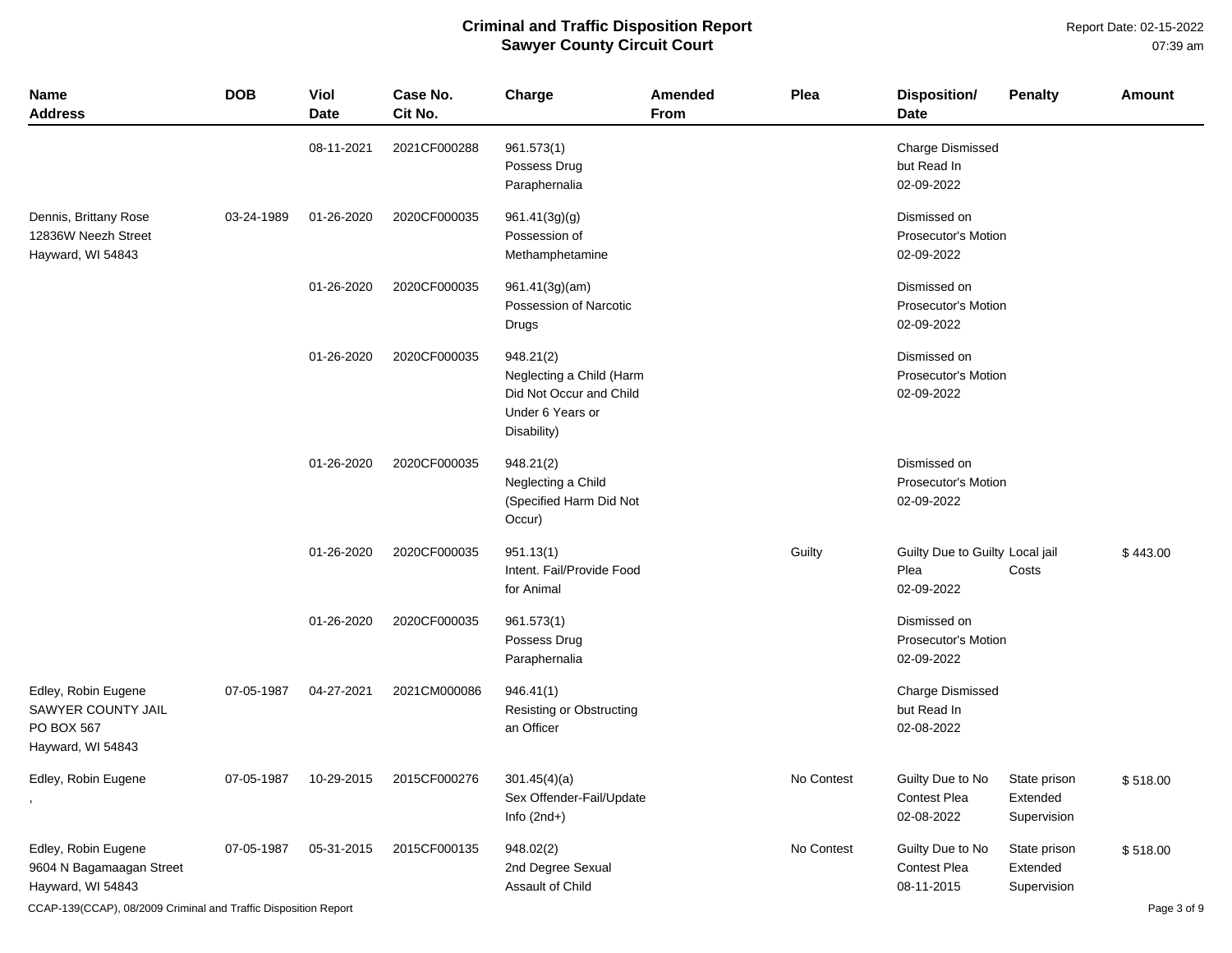| <b>Name</b><br><b>Address</b>                                          | <b>DOB</b> | Viol<br><b>Date</b> | Case No.<br>Cit No. | Charge                                                  | Amended<br><b>From</b> | Plea       | <b>Disposition/</b><br><b>Date</b>                         | <b>Penalty</b>                          | <b>Amount</b> |
|------------------------------------------------------------------------|------------|---------------------|---------------------|---------------------------------------------------------|------------------------|------------|------------------------------------------------------------|-----------------------------------------|---------------|
|                                                                        |            | 05-21-2015          | 2015CF000135        | 948.02(2)<br>2nd Degree Sexual<br>Assault of Child      |                        |            | Charge Dismissed<br>but Read In<br>08-11-2015              |                                         |               |
| Edley, Robin Eugene                                                    | 07-05-1987 | 04-22-2020          | 2020CM000124        | 946.41(1)<br>Resisting or Obstructing<br>an Officer     |                        |            | Charge Dismissed<br>but Read In<br>02-08-2022              |                                         |               |
| Edley, Robin Eugene<br><b>HOMELESS</b>                                 | 07-05-1987 | 10-19-2015          | 2015CF000259        | 946.42(3)(a)<br><b>Escape-Criminal Arrest</b>           |                        | No Contest | Guilty Due to No<br>Contest Plea<br>02-08-2022             | State prison<br>Extended<br>Supervision | \$518.00      |
| Fleming, Rian Dakota<br>Homeless<br>Stone Lake, WI 54876               | 12-30-2002 | 05-14-2021          | 2021CM000201        | 943.20(1)(a)<br>Theft-Movable Property<br>$= $2500$     |                        |            | <b>Charge Dismissed</b><br>but Read In<br>02-08-2022       |                                         |               |
| Fleming, Rian Dakota<br>Homeless<br>Stone Lake, WI 54876               | 12-30-2002 | 05-31-2021          | 2021CF000195        | 948.04(1)<br>Causing Mental Harm to<br>Child            |                        | Guilty     | Guilty Due to Guilty Probation, sent<br>Plea<br>02-08-2022 | withheld                                | \$654.00      |
|                                                                        |            | 05-31-2021          | 2021CF000195        | 948.03(2)(b)<br>Child Abuse-Intentionally<br>Cause Harm |                        |            | Charge Dismissed<br>but Read In<br>02-08-2022              |                                         |               |
|                                                                        |            | 05-31-2021          | 2021CF000195        | 940.19(1)<br><b>Battery</b>                             |                        |            | <b>Charge Dismissed</b><br>but Read In<br>02-08-2022       |                                         |               |
|                                                                        |            | 05-31-2021          | 2021CF000195        | 947.01(1)<br><b>Disorderly Conduct</b>                  |                        |            | <b>Charge Dismissed</b><br>but Read In<br>02-08-2022       |                                         |               |
| Fleming, Rian Dakota<br>14160 W State Rd 27/70<br>Stone Lake, WI 54876 | 12-30-2002 | 04-19-2021          | 2021CM000072        | 946.49(1)(a)<br>Bail<br>Jumping-Misdemeanor             |                        | Guilty     | Guilty Due to Guilty Local jail<br>Plea<br>05-11-2021      | Costs                                   | \$443.00      |
|                                                                        |            | 04-19-2021          | 2021CM000072        | 946.49(1)(a)<br>Bail<br>Jumping-Misdemeanor             |                        |            | <b>Charge Dismissed</b><br>but Read In<br>05-11-2021       |                                         |               |
|                                                                        |            | 04-19-2021          | 2021CM000072        | 947.01(1)<br><b>Disorderly Conduct</b>                  |                        | Guilty     | Guilty Due to Guilty Local jail<br>Plea<br>05-11-2021      | Costs                                   | \$443.00      |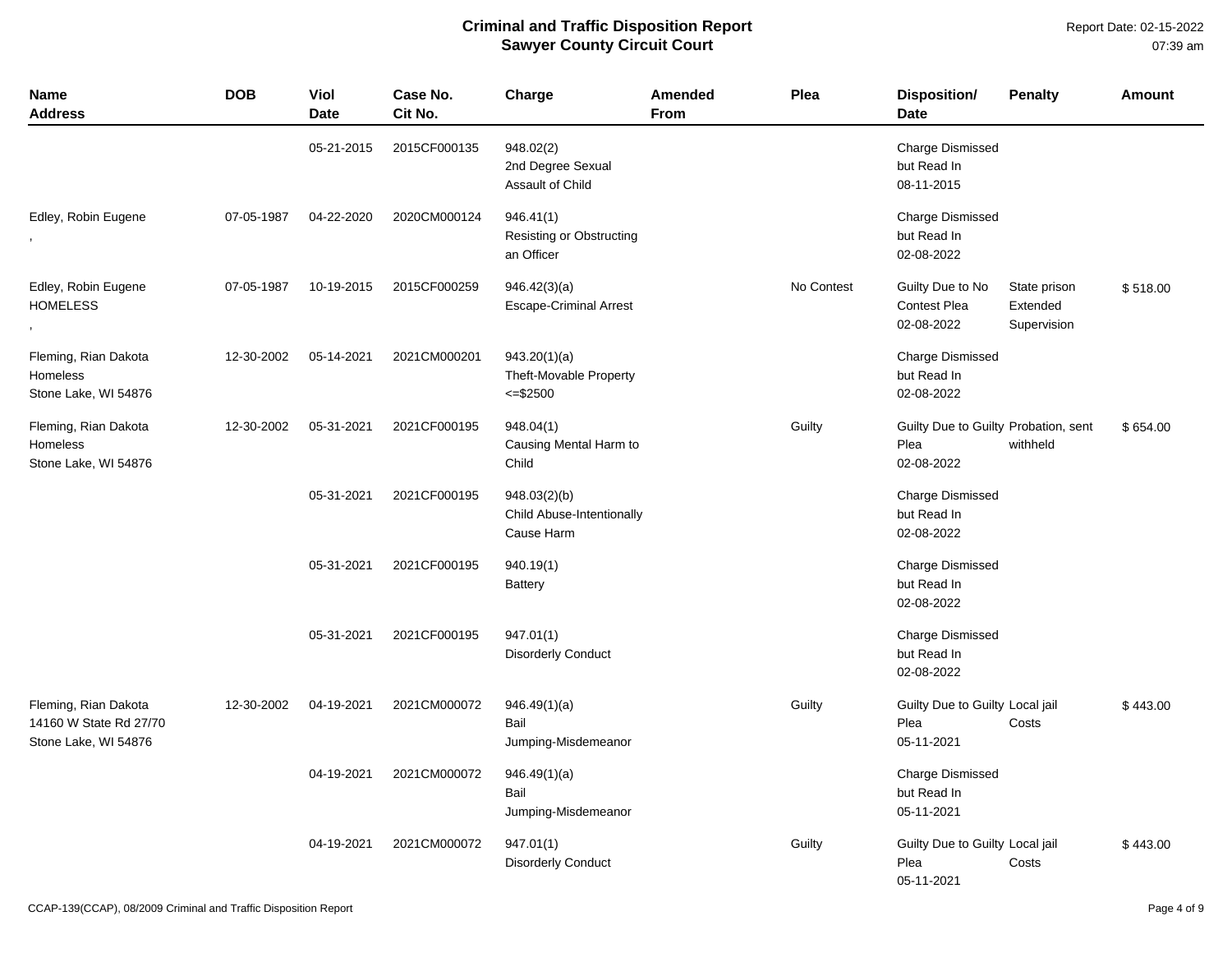Report Date: 02-15-2022 07:39 am

| <b>Name</b><br><b>Address</b>                                        | <b>DOB</b> | Viol<br><b>Date</b> | Case No.<br>Cit No.       | Charge                                                                                    | Amended<br>From                  | Plea       | Disposition/<br><b>Date</b>                                | <b>Penalty</b>                                     | Amount    |
|----------------------------------------------------------------------|------------|---------------------|---------------------------|-------------------------------------------------------------------------------------------|----------------------------------|------------|------------------------------------------------------------|----------------------------------------------------|-----------|
| Froemel, Ryan Michael<br>10229 Metcalf Rd<br>Hayward, WI 54843       | 03-17-1984 | 10-08-2021          | 2021CF000349<br>BG2359033 | 346.63(1)(a)<br>OWI (5th or 6th)                                                          |                                  | No Contest | Guilty Due to No<br><b>Contest Plea</b><br>02-08-2022      | State prison<br>Extended<br>Supervision            | \$1518.00 |
|                                                                      |            | 10-08-2021          | 2021CF000349<br>BG2354133 | 346.63(1)(b)<br>Operating w/ PAC (5th or<br>6th)                                          |                                  |            | Dismissed on<br><b>Prosecutor's Motion</b><br>02-08-2022   |                                                    |           |
| Froemel, Ryan Michael<br>8954 N Old Hwy 27 Road<br>Hayward, WI 54843 | 03-17-1984 | 10-01-2018          | 2018CF000305<br>BB3284433 | 346.63(1)(a)<br>OWI (5th or 6th)                                                          |                                  | Guilty     | Guilty Due to Guilty State prison<br>Plea<br>10-01-2019    | Extended<br>Supervision                            | \$1769.00 |
|                                                                      |            | 10-01-2018          | 2018CF000305<br>BB3284466 | 346.63(1)(b)<br>Operating w/ PAC (5th or<br>6th)                                          |                                  |            | Dismissed on<br><b>Prosecutor's Motion</b><br>10-01-2019   |                                                    |           |
|                                                                      |            | 10-01-2018          | 2018CF000305<br>BB3284455 | 343.44(1)(b)<br><b>Operating While Revoked</b><br>(Rev due to alc/contr<br>subst/refusal) |                                  |            | <b>Charge Dismissed</b><br>but Read In<br>10-01-2019       |                                                    |           |
| Husmann, David Michael<br>43185 Kavanaugh Road<br>Cable, WI 54821    | 12-30-1978 | 03-03-2021          | 2021CF000070              | 961.41(3g)(g)<br>Possession of<br>Methamphetamine                                         | Possession of<br>Methamphetamine | Guilty     | Guilty Due to Guilty Costs<br>Plea<br>02-10-2022           |                                                    | \$518.00  |
|                                                                      |            | 03-03-2021          | 2021CF000070              | 961.573(1)<br>Possess Drug<br>Paraphernalia                                               |                                  |            | <b>Charge Dismissed</b><br>but Read In<br>02-10-2022       |                                                    |           |
| Lacapa, Barbara Rita<br>9468 N Drytown Avenue<br>Hayward, WI 54843   | 08-18-1956 | 10-10-2019          | 2019CT000132<br>BE6082311 | 343.44(1)(b)<br><b>Operating While Revoked</b><br>(Rev due to alc/contr<br>subst/refusal) |                                  | No Contest | Guilty Due to No<br><b>Contest Plea</b><br>02-08-2022      | Costs                                              | \$443.00  |
| Lacapa, Barbara Rita<br>9468N Drytown Ave.<br>Hayward, WI 54843      | 08-18-1956 | 09-29-2020          | 2020CM000276              | 940.19(1)<br><b>Battery</b>                                                               |                                  |            | <b>Charge Dismissed</b><br>but Read In<br>02-08-2022       |                                                    |           |
| Martinson, Neil Wayne<br>1887 20th Avenue<br>Kenosha, WI 53140       | 06-10-1956 | 02-25-2021          | 2021CF000064              | 961.41(3g)(am)<br>Possession of Narcotic<br>Drugs                                         |                                  | Guilty     | Guilty Due to Guilty Probation, sent<br>Plea<br>02-10-2022 | imposed<br>State prison<br>Extended<br>Supervision | \$518.00  |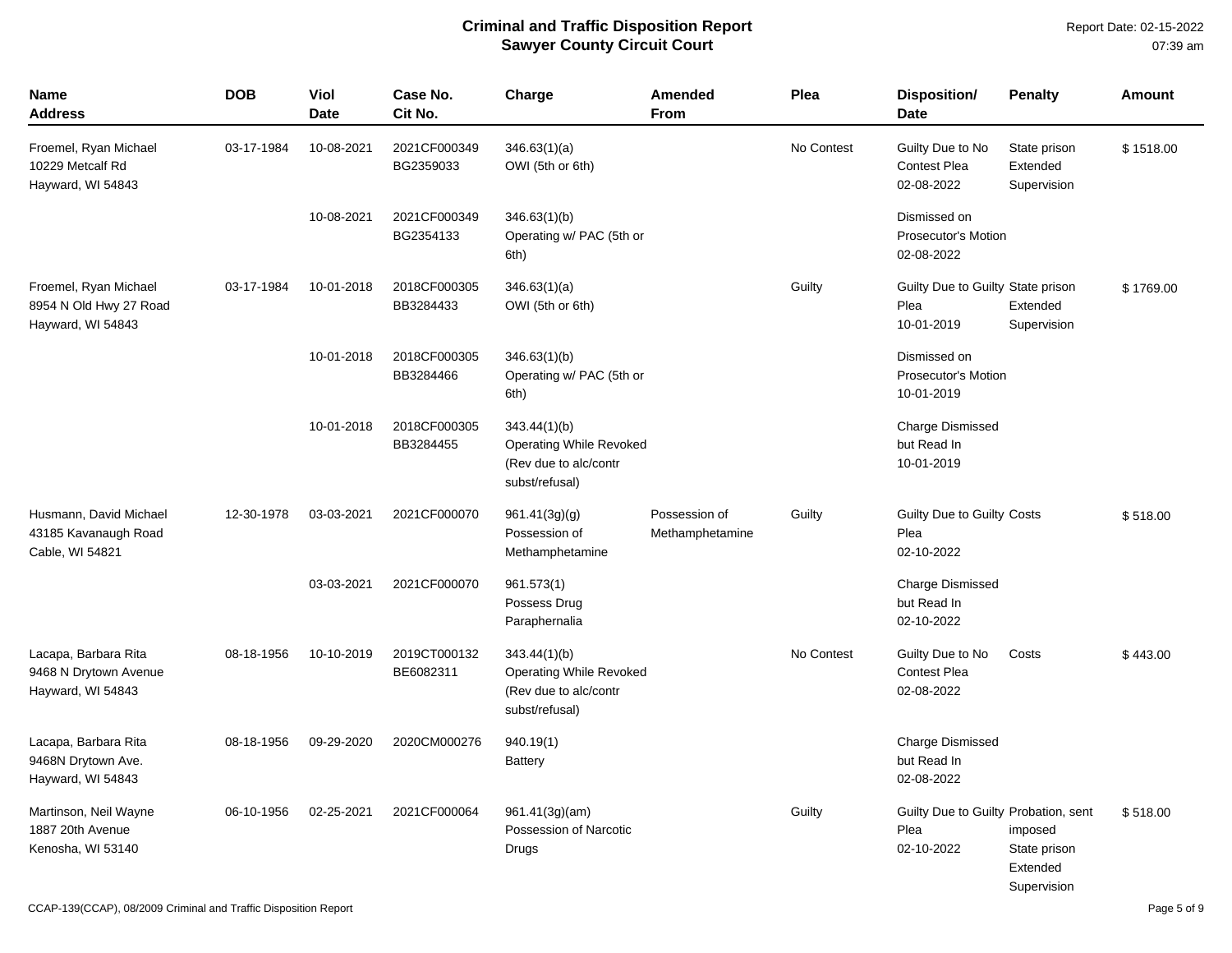Report Date: 02-15-2022 07:39 am

| Name<br><b>Address</b>                                              | <b>DOB</b> | <b>Viol</b><br><b>Date</b> | Case No.<br>Cit No.       | Charge                                                                                                              | Amended<br>From | Plea   | <b>Disposition/</b><br><b>Date</b>                         | <b>Penalty</b>                                     | <b>Amount</b> |
|---------------------------------------------------------------------|------------|----------------------------|---------------------------|---------------------------------------------------------------------------------------------------------------------|-----------------|--------|------------------------------------------------------------|----------------------------------------------------|---------------|
|                                                                     |            | 02-25-2021                 | 2021CF000064              | 961.42(1)<br>Maintain Drug Trafficking<br>Place                                                                     |                 | Guilty | Guilty Due to Guilty Probation, sent<br>Plea<br>02-10-2022 | imposed<br>State prison<br>Extended<br>Supervision | \$518.00      |
| Price, Clinton West<br>12742W Daycare Dr.<br>Hayward, WI 54843      | 01-08-1989 | 06-07-2021                 | 2021CT000088<br>BE6083593 | 343.44(1)(b)<br>Operating While Revoked<br>(Rev due to alc/contr<br>subst/refusal)                                  |                 |        | <b>Charge Dismissed</b><br>but Read In<br>02-08-2022       |                                                    |               |
| Price, Clinton West<br>12742W Daycare Dr.<br>Hayward, WI 54843      | 01-08-1989 | 11-30-2021                 | 2021CM000287              | 946.41(1)<br>Resisting or Obstructing<br>an Officer                                                                 |                 |        | <b>Charge Dismissed</b><br>but Read In<br>02-08-2022       |                                                    |               |
| Quaderer, Kenneth Jay<br>7533N Skunawong Drive<br>Hayward, WI 54843 | 09-10-1985 | 04-06-2021                 | 2021CF000104              | 941.29(1m)(a)<br>Possess<br>Firearm-Convicted of a<br>Felony                                                        |                 |        | Dismissed on<br>Prosecutor's Motion<br>02-08-2022          |                                                    |               |
|                                                                     |            | 04-06-2021                 | 2021CF000104              | 961.41(3g)(am)<br>Possession of Narcotic<br>Drugs                                                                   |                 |        | Dismissed on<br><b>Prosecutor's Motion</b><br>02-08-2022   |                                                    |               |
|                                                                     |            | 04-06-2021                 | 2021CF000104              | 961.573(1)<br>Possess Drug<br>Paraphernalia                                                                         |                 |        | Dismissed on<br>Prosecutor's Motion<br>02-08-2022          |                                                    |               |
| Rush, Larry Joe<br>729 Sherry Ave<br>Park Falls, WI 54552           | 09-02-1955 | 10-09-2020                 | 2020CF000293              | 943.10(1m)(a)<br>Burglary-Building or<br>Dwelling                                                                   |                 | Guilty | Guilty Due to Guilty State prison<br>Plea<br>02-10-2022    | Extended<br>Supervision                            | \$654.00      |
|                                                                     |            | 10-09-2020                 | 2020CF000293              | 943.01(1)<br>Criminal Damage to<br>Property                                                                         |                 |        | <b>Charge Dismissed</b><br>but Read In<br>02-10-2022       |                                                    |               |
| Rush, Larry Joe<br>729 Sherry Ave<br>Park Falls, WI 54552           | 09-02-1955 | 10-08-2020                 | 2020CF000281              | 943.10(1m)(a)<br>Burglary-Building or<br>Dwelling<br>[939.05 - PTAC, as a<br>Party to a Crime][939.32 -<br>Attempt] |                 | Guilty | Guilty Due to Guilty State prison<br>Plea<br>02-10-2022    | Extended<br>Supervision                            | \$654.00      |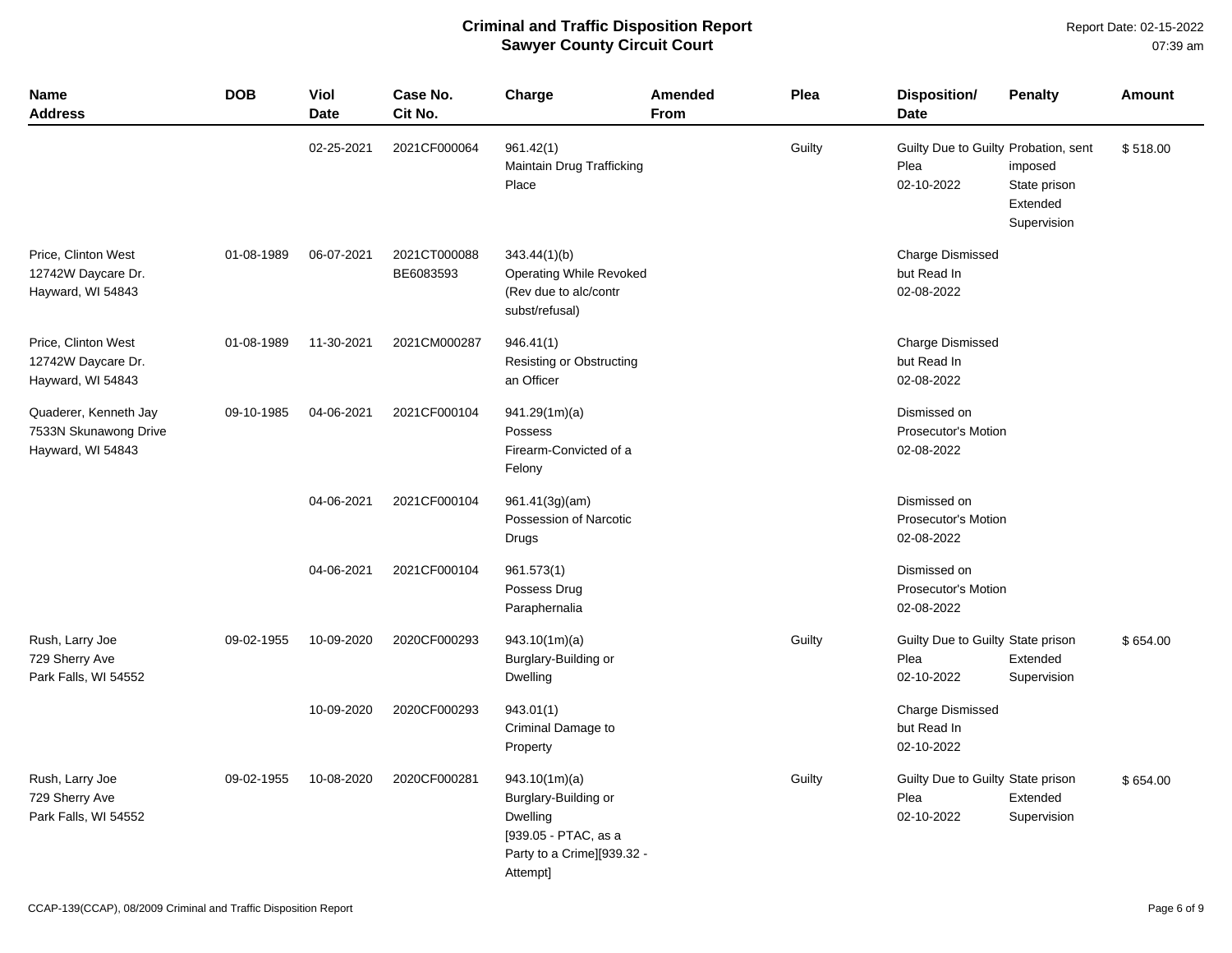Report Date: 02-15-2022 07:39 am

| <b>Name</b><br><b>Address</b>                                     | <b>DOB</b> | Viol<br><b>Date</b> | Case No.<br>Cit No. | Charge                                                          | Amended<br>From                                               | Plea   | <b>Disposition/</b><br><b>Date</b>                          | <b>Penalty</b>              | <b>Amount</b> |
|-------------------------------------------------------------------|------------|---------------------|---------------------|-----------------------------------------------------------------|---------------------------------------------------------------|--------|-------------------------------------------------------------|-----------------------------|---------------|
|                                                                   |            | 10-08-2020          | 2020CF000281        | 943.12<br>Possession of<br><b>Burglarious Tools</b>             |                                                               |        | <b>Charge Dismissed</b><br>but Read In<br>02-10-2022        |                             |               |
|                                                                   |            | 10-08-2020          | 2020CF000281        | 961.41(3g)(g)<br>Possession of<br>Methamphetamine               |                                                               |        | <b>Charge Dismissed</b><br>but Read In<br>02-10-2022        |                             |               |
|                                                                   |            | 10-08-2020          | 2020CF000281        | 943.01(1)<br>Criminal Damage to<br>Property                     |                                                               |        | Charge Dismissed<br>but Read In<br>02-10-2022               |                             |               |
|                                                                   |            | 10-08-2020          | 2020CF000281        | 941.23(2)<br>Carry Concealed Weapon                             |                                                               |        | <b>Charge Dismissed</b><br>but Read In<br>02-10-2022        |                             |               |
|                                                                   |            | 10-08-2020          | 2020CF000281        | 961.573(1)<br>Possess Drug<br>Paraphernalia                     |                                                               |        | <b>Charge Dismissed</b><br>but Read In<br>02-10-2022        |                             |               |
| Rusk, Dominique Q.<br>6799 N Conger Rd<br>Couderay, WI 54828      | 04-13-1996 | 03-13-2021          | 2021CF000078        | 961.41(3g)(g)<br>Possession of<br>Methamphetamine               |                                                               | Guilty | Found Guilty at<br>Jury Trial<br>12-06-2021                 | Probation, sent<br>withheld | \$518.00      |
|                                                                   |            | 03-13-2021          | 2021CF000078        | 961.41(3g)(am)<br>Possession of Narcotic<br>Drugs               |                                                               |        | Dismissed on<br>Prosecutor's Motion<br>12-06-2021           |                             |               |
|                                                                   |            | 03-13-2021          | 2021CF000078        | 961.573(1)<br>Possess Drug<br>Paraphernalia                     |                                                               | Guilty | Found Guilty at<br><b>Jury Trial</b><br>12-06-2021          | Costs                       | \$443.00      |
| Smith, Blake Allen<br>3310 118th Lane NW<br>Coon Rapids, MN 55433 | 06-08-1988 | 02-01-2022          | 2022CF000036        | 946.49(1)(b)<br><b>Bail Jumping-Felony</b>                      |                                                               |        | <b>Dismissed Before</b><br>Initial Appearance<br>02-11-2022 |                             |               |
| Smith, Blake Allen<br>3310 118th Lane NW<br>Coon Rapids, MN 55433 | 06-08-1988 | 11-07-2020          | 2020CF000307        | 941.20(1)(c)<br><b>Intentionally Point</b><br>Firearm At Person | 2nd-Degree Recklessly No Contest<br><b>Endangering Safety</b> |        | Guilty Due to No<br>Contest Plea<br>02-11-2022              | Probation, sent<br>withheld | \$579.00      |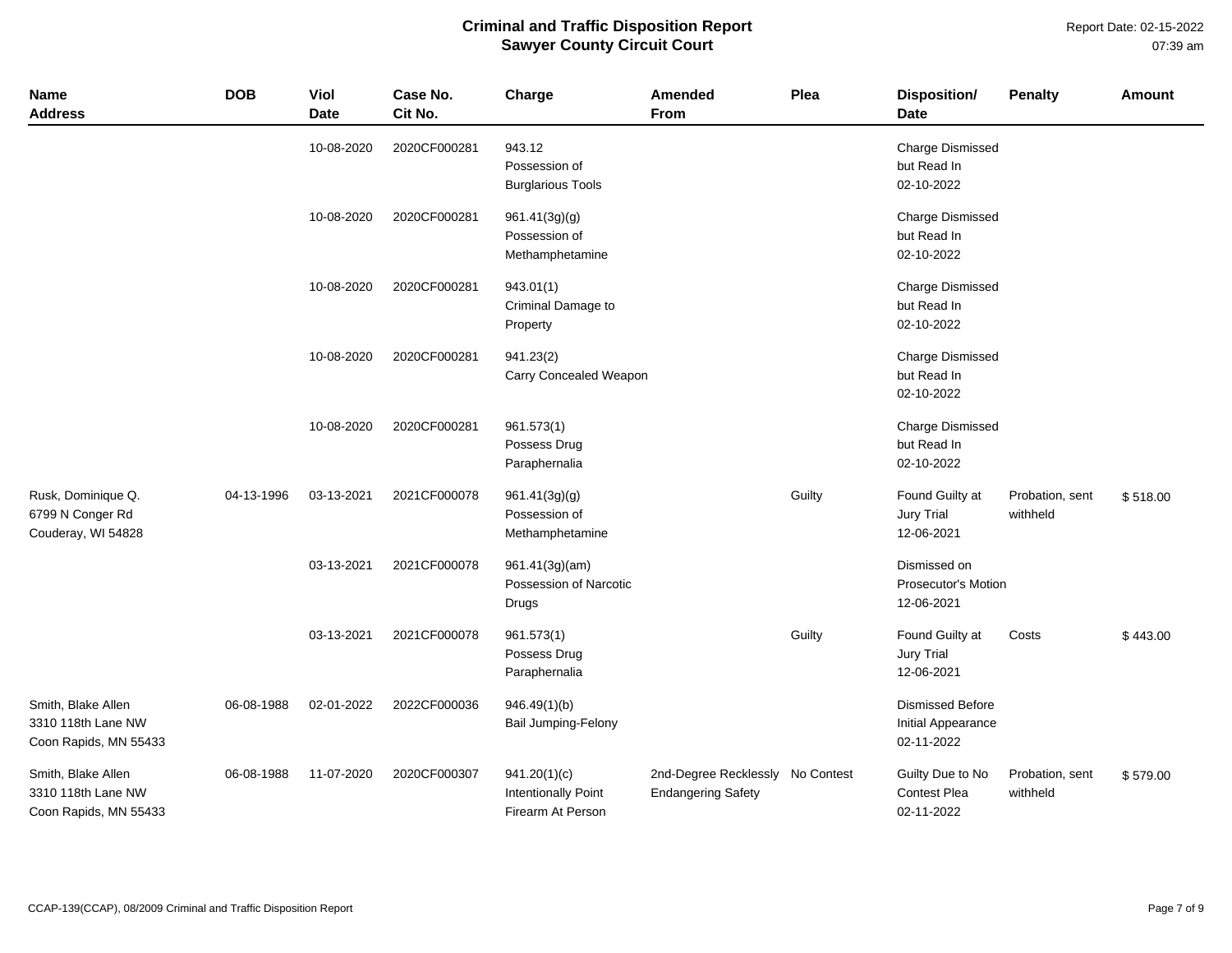Report Date: 02-15-2022 07:39 am

| Name<br><b>Address</b>                                           | <b>DOB</b> | Viol<br><b>Date</b> | Case No.<br>Cit No.       | Charge                                                                                                                | Amended<br>From | Plea       | Disposition/<br><b>Date</b>                                | <b>Penalty</b>                                     | <b>Amount</b> |
|------------------------------------------------------------------|------------|---------------------|---------------------------|-----------------------------------------------------------------------------------------------------------------------|-----------------|------------|------------------------------------------------------------|----------------------------------------------------|---------------|
|                                                                  |            | 11-07-2020          | 2020CF000307              | 961.41(3g)(am)<br>Possession of Narcotic<br>Drugs<br>[939.05 - PTAC, as a<br>Party to a Crime]                        |                 |            | <b>Charge Dismissed</b><br>but Read In<br>02-11-2022       |                                                    |               |
|                                                                  |            | 11-07-2020          | 2020CF000307              | 961.41(3g)(g)<br>Possession of<br>Methamphetamine<br>[939.05 - PTAC, as a<br>Party to a Crime]                        |                 | No Contest | Guilty Due to No<br><b>Contest Plea</b><br>02-11-2022      | Probation, sent<br>withheld                        | \$654.00      |
|                                                                  |            | 11-07-2020          | 2020CF000307              | 940.19(1)<br><b>Battery</b><br>[939.05 - PTAC, as a<br>Party to a Crime]                                              |                 |            | Dismissed on<br>Prosecutor's Motion<br>02-11-2022          |                                                    |               |
| Smith, Letha Marie<br>14275 W Forest Street<br>Hayward, WI 54843 | 11-09-1994 | 12-02-2021          | 2021CF000388              | 961.41(3g)(am)<br>Possession of Narcotic<br>Drugs                                                                     |                 | Guilty     | Guilty Due to Guilty Probation, sent<br>Plea<br>02-10-2022 | imposed<br>State prison<br>Extended<br>Supervision | \$1079.25     |
| Tainter, Sarah Jean<br>11660W CTH CC<br>Couderay, WI 54828       | 10-03-1985 | 12-07-2021          | 2022CT000003<br>BF5931671 | 343.44(1)(b)<br><b>Operating While Revoked</b><br>(Rev due to alc/contr<br>subst/refusal)                             |                 |            | <b>Charge Dismissed</b><br>but Read In<br>02-08-2022       |                                                    |               |
| Trepania, Trent Tyler<br>3600 Ellis Avenue<br>Ashland, WI 54806  | 03-16-1994 | 07-01-2021          | 2021CF000245              | 946.49(1)(b)<br><b>Bail Jumping-Felony</b><br>$[939.62(1)(b) - Repeater]$                                             |                 |            | <b>Charge Dismissed</b><br>but Read In<br>02-10-2022       |                                                    |               |
|                                                                  |            | 07-01-2021          | 2021CF000245              | 940.203(2)<br>Battery or Threat to<br>Judge, Prosecutor, or<br>Law Enforcement Officer<br>$[939.62(1)(b) - Repeated]$ |                 | Guilty     | Guilty Due to Guilty Probation, sent<br>Plea<br>02-10-2022 | withheld                                           | \$518.00      |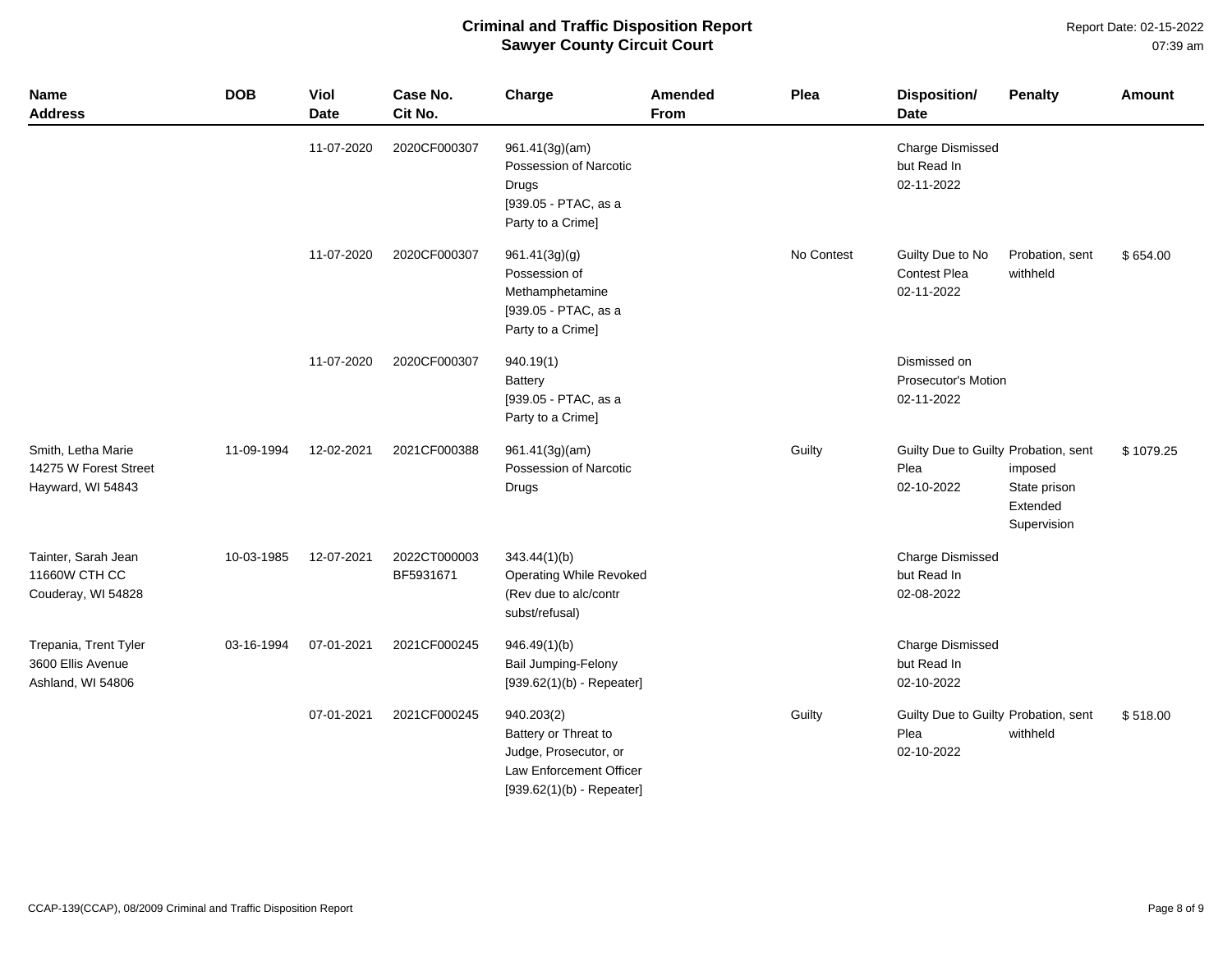Report Date: 02-15-2022 07:39 am

| Name<br><b>Address</b>                                                    | <b>DOB</b> | Viol<br><b>Date</b> | Case No.<br>Cit No. | Charge                                                                                                                | Amended<br><b>From</b> | Plea       | <b>Disposition/</b><br><b>Date</b>                         | <b>Penalty</b>              | <b>Amount</b> |
|---------------------------------------------------------------------------|------------|---------------------|---------------------|-----------------------------------------------------------------------------------------------------------------------|------------------------|------------|------------------------------------------------------------|-----------------------------|---------------|
|                                                                           |            | 07-01-2021          | 2021CF000245        | 940.203(2)<br>Battery or Threat to<br>Judge, Prosecutor, or<br>Law Enforcement Officer<br>$[939.62(1)(b) - Repeated]$ |                        |            | <b>Charge Dismissed</b><br>but Read In<br>02-10-2022       |                             |               |
|                                                                           |            | 07-01-2021          | 2021CF000245        | 943.01(1)<br>Criminal Damage to<br>Property                                                                           |                        | Guilty     | Guilty Due to Guilty Probation, sent<br>Plea<br>02-10-2022 | withheld                    | \$443.00      |
|                                                                           |            | 07-01-2021          | 2021CF000245        | 947.01(1)<br><b>Disorderly Conduct</b>                                                                                |                        |            | <b>Charge Dismissed</b><br>but Read In<br>02-10-2022       |                             |               |
|                                                                           |            | 07-01-2021          | 2021CF000245        | 946.41(1)<br>Resisting or Obstructing<br>an Officer                                                                   |                        |            | <b>Charge Dismissed</b><br>but Read In<br>02-10-2022       |                             |               |
| Wade, Marissa Reatta<br>6830 N South Reserve Road<br>Stone Lake, WI 54876 | 12-30-1991 | 01-11-2021          | 2021CF000012        | 946.49(1)(b)<br><b>Bail Jumping-Felony</b>                                                                            |                        | No Contest | Guilty Due to No<br><b>Contest Plea</b><br>02-08-2022      | Probation, sent<br>withheld | \$1079.25     |
|                                                                           |            | 01-11-2021          | 2021CF000012        | 961.41(3g)(g)<br>Possession of<br>Methamphetamine                                                                     |                        |            | <b>Charge Dismissed</b><br>but Read In<br>02-08-2022       |                             |               |
| Wade, Marissa Reatta<br>6830 N South Reserve Road<br>Stone Lake, WI 54876 | 12-30-1991 | 08-04-2021          | 2021CF000265        | 946.49(1)(b)<br><b>Bail Jumping-Felony</b>                                                                            |                        |            | Charge Dismissed<br>but Read In<br>02-08-2022              |                             |               |
|                                                                           |            | 08-04-2021          | 2021CF000265        | 450.11(7)(h)<br>Possess/Illegally<br><b>Obtained Prescription</b>                                                     |                        |            | Charge Dismissed<br>but Read In<br>02-08-2022              |                             |               |
| Wade, Marissa Reatta<br>6830 N South Reserve Road<br>Stone Lake, WI 54876 | 12-30-1991 | 11-03-2020          | 2020CF000319        | 961.41(3g)(g)<br>Possession of<br>Methamphetamine                                                                     |                        | No Contest | Guilty Due to No<br><b>Contest Plea</b><br>02-08-2022      | Probation, sent<br>withheld | \$1079.25     |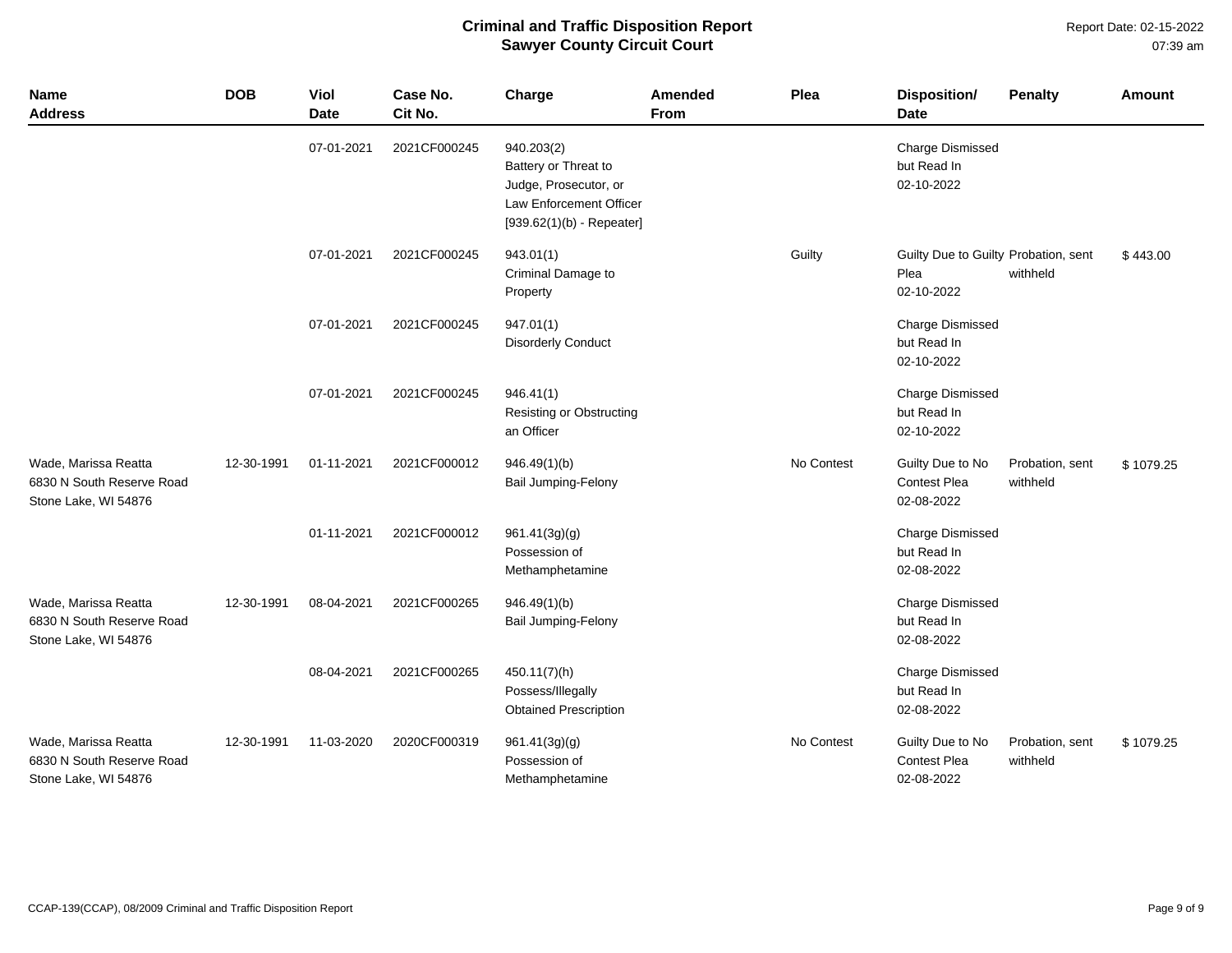Report Date: 02-15-2022 07:38 am

| <b>Name</b><br><b>Address</b>                                        | <b>DOB</b> | <b>Viol</b><br>Date | Case No.<br>Cit No.       | Charge                                                         | Amended<br><b>From</b> | Plea | Disposition/<br><b>Date</b>                              | <b>Penalty</b> | Amount |
|----------------------------------------------------------------------|------------|---------------------|---------------------------|----------------------------------------------------------------|------------------------|------|----------------------------------------------------------|----------------|--------|
| Blackdeer, Jonathan Crane<br>13355 W Bakemog St<br>Hayward, WI 54843 | 09-01-1988 | 10-09-2021          | 2021TR000859<br>BE6544171 | 346.46(1)<br>Fail/Stop at Stop Sign                            |                        |      | Dismissed on<br><b>Prosecutor's Motion</b><br>02-10-2022 |                |        |
| Blackdeer, Jonathan Crane<br>13355 W Bakemog St<br>Hayward, WI 54843 | 09-01-1988 | 10-09-2021          | 2021TR000858<br>BE6544182 | 346.46(1)<br>Fail/Stop at Stop Sign                            |                        |      | Dismissed on<br><b>Prosecutor's Motion</b><br>02-10-2022 |                |        |
| Blackdeer, Jonathan Crane<br>13355 W Bakemog St<br>Hayward, WI 54843 | 09-01-1988 | 10-09-2021          | 2021TR000857<br>BE6544193 | $346.57(4)$ (h)<br>Speeding in 55 MPH<br>Zone (40-44 MPH)      |                        |      | Dismissed on<br><b>Prosecutor's Motion</b><br>02-10-2022 |                |        |
| Blackdeer, Jonathan Crane<br>13355 W Bakemog St<br>Hayward, WI 54843 | 09-01-1988 | 10-09-2021          | 2021TR000856<br>BE6544204 | 346.57(5)<br><b>Exceeding Speed Zones,</b><br>etc. (40-44 MPH) |                        |      | Dismissed on<br><b>Prosecutor's Motion</b><br>02-10-2022 |                |        |
| Blackdeer, Jonathan Crane<br>13355 W Bakemog St<br>Hayward, WI 54843 | 09-01-1988 | 10-09-2021          | 2021TR000855<br>BE6544215 | 346.46(1)<br>Fail/Stop at Stop Sign                            |                        |      | Dismissed on<br><b>Prosecutor's Motion</b><br>02-10-2022 |                |        |
| Tainter, Sarah Jean<br>11660 W County Road Cc<br>Couderay, WI 54828  | 10-03-1985 | 01-21-2022          | 2022TR000038<br>BF5931844 | 347.48(2m)(b)<br>Vehicle Operator<br>Fail/Wear Seat Belt       |                        |      | Dismissed on<br><b>Prosecutor's Motion</b><br>02-08-2022 |                |        |